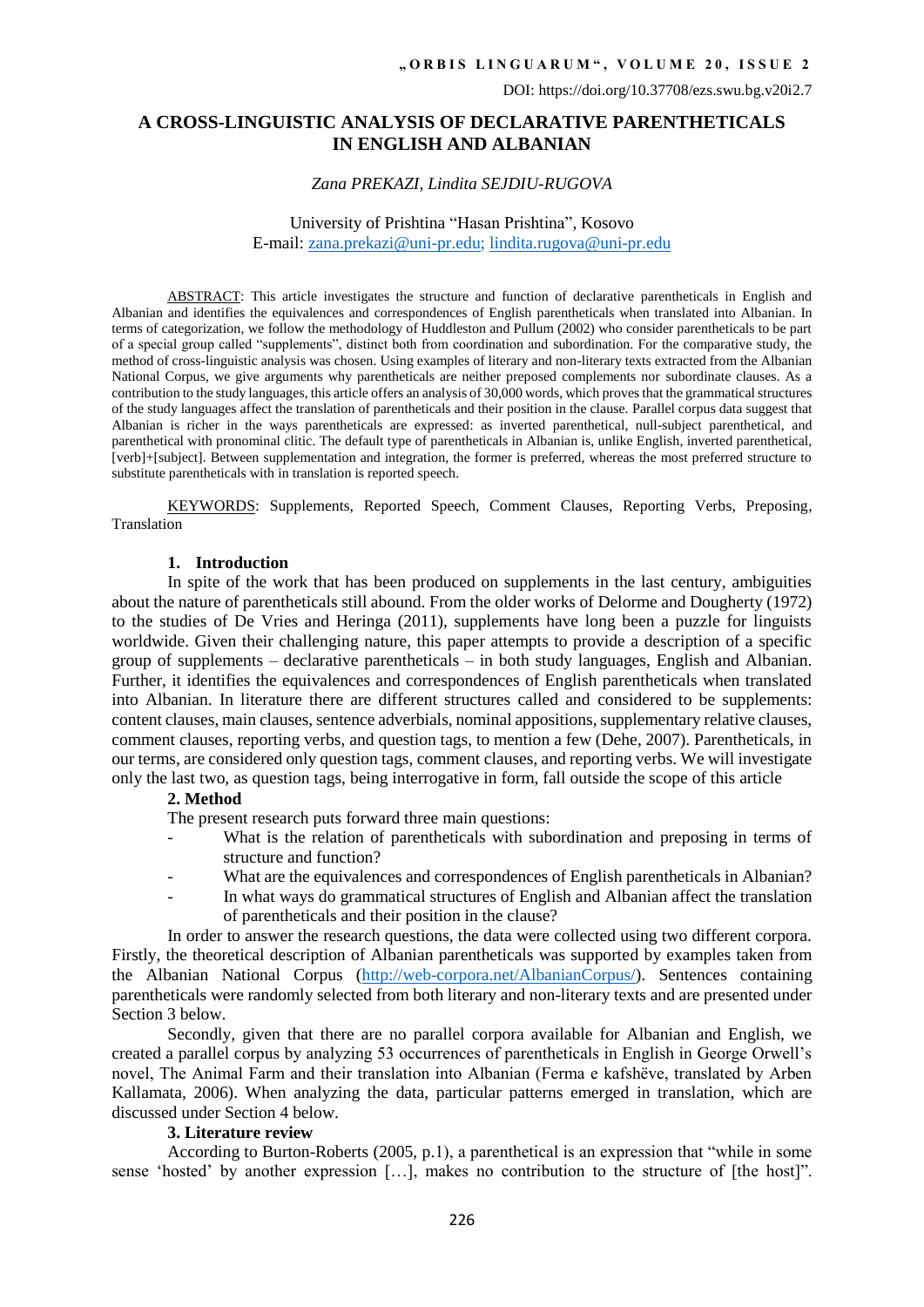Parentheticals constitute a special group of supplements, which structurally resemble to main clauses in that they have a subject and a predicate of their own but their structure is incomplete due to the lack of verb complements<sup>1</sup>:

[1] Është vonë, *mendova*. [Parenthetical use] Is late thought:1SG "It is late, *I thought*."

As evident from [1] above, parentheticals are not integrated into the syntactic structure of the clause. They are separate from the matrix clause prosodically (Heringa, 2011). They can be attached at the beginning or at the end of a clause, or they can interrupt the clause by being attached in the middle (Huddleston and Pullum, 2002). This lack of integration constitutes a problem to linguists when it comes to their syntactic categorization. A number of authors argue that parentheticals are structurally independent from the matrix clause (Haegeman, 1988; Peterson, 1999; Haider, 2005, as cited in Dehe, 2007), others think of parentheticals as integrated into the matrix clause (Ross, 1973; Emonds, 1979; McCawley, 1982). Quirk et al (1985, p. 597) include parentheticals to the group of subordinate clauses. They consider parentheticals (comment clauses and reporting verbs, in their terms) as one of the "two types of subordinate clause[s] that contain no marker themselves of subordinate status". According to Albanian linguists, however, these constructions are not dependent clauses, but they also differ from independent ones. They neither can be used independently nor show dependency relations with the matrix clause. This lack of integration is represented by separate intonation in speech or punctuation in written texts. Agalliu and Demiraj (2002) state that these constructions are grammatically separated from the sentences they are part of but they fail to specify the exact relation that parentheticals have with the matrix clause.

Some recent studies put parentheticals to a special group, different from coordination and subordination. According to Huddleston and Pullum (2002), for example, these constructions together with other non-integrated categories, be it phrases (NPs, AdjPs, PPs, and AdvPs) or clauses (supplementary relatives, non-finites, content clauses, verbless clauses) belong to the group of supplements. Supplementation differs from coordination because it is not integrated into the syntactic structure of the clause. It does not constitute a dependency construction because, since it is not integrated, it cannot function as a dependent of any head.

In English, parentheticals have also a non-parenthetical use as in [2]. In this non-parenthetical use, the subject and the predicator do not constitute a syntactic constituent: the predicator forms a VP with its complement (which in [2] is a content clause). Omitting this internal complement of "mendova" (thought) results in an incomplete sentence: \*I thought.

| $[2]$ | Mendova se është vonë.   | [Non-parenthetical use] |
|-------|--------------------------|-------------------------|
|       | Thought:1SG that is late |                         |
|       | "I thought it is late."  |                         |

In their parenthetical use, on the other hand, they form a construction because the parenthetical cannot occur without the anchor. They do not constitute a syntactic constituent (Huddleston and Pullum, 2002). Yet, they are syntactically defective because they lack internal complements (Quirk et al., 1985). Albanian linguists (Agalliu, Demiraj, Beci, etc.) include parentheticals within the category of "fjali të ndërmjetme" (Eng. Interpolations). Based on their structure, they are divided into two subgroups of parentheticals: (1) parentheticals with conjunctions and (2) parentheticals with no conjunctions. The following sentences present an example per each<sup>2</sup>:

[3] a. Siç tha infermieri i çetës sime, komisari ishte plagosur rëndë. "As the nurse of my squad said, the commissar was seriously injured." b. Komisari, *tha infermieri i çetës sime*, ishte plagosur rëndë. "The commissar, *the nurse of my squad said*, was seriously injured."

**.** 

 $<sup>1</sup>$  Here and below parentheticals are printed in italics.</sup>

<sup>&</sup>lt;sup>2</sup> Example [3a] is taken from Agalliu and Demiraj (2002, p. 641)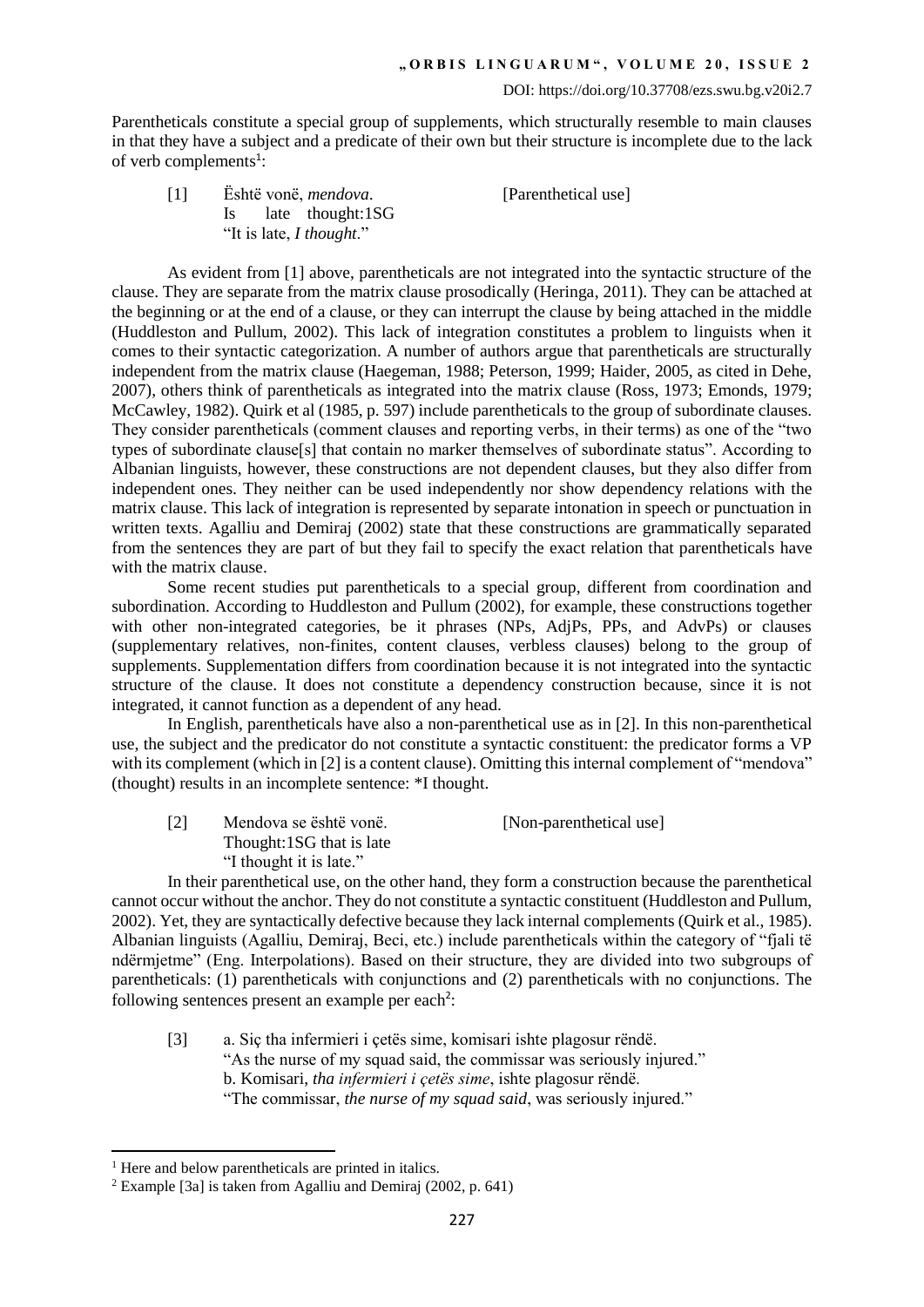Being separated from the main clause, according to Albanian linguists, both these structures belong to the group of supplements (sometimes called parentheses, appositions). However, we consider as parentheticals only the second group because the structure and meaning is different from the first group. This is evident from the following example taken from the Albanian National Corpus (the translation is ours):

[4] Kurse, Petrit Selimi, zëvendësministër i Jashtëm, nuk i duket se ky proces është vonuar, siç e thotë Pacolli. (Zëri, 24.03.2013)

"But to Petrit Selimi, Deputy Foreign Minister, it does not seem that this process has been delayed, as Pacolli says."

In [3a] above, the supplement refers to the main clause, whereas in [4] the main clause does not refer to the words of the referent in the supplement. In fact, it points out the contrary, "Pacolli says that this process has been delayed".

Similarly, Quirk et al. (1985) include both structures [3a] and [3b] into one group, which they call "comment clauses". According to them, comment clauses are syntactically defective because they lack obligatory complementation. Semantically, they can express tentative meanings, speaker's certainty, emotional attitude, etc.

# **4. Parentheticals, reported speech, and preposing**

Parentheticals are often referred to as comment clauses in the form of a main clause. Structurally, Quirk et al (1985) include within the comment clauses the reporting verbs as well. In fact, one of the main purposes of parentheticals is to report something. Example [5] below can be paraphrased as indirect speech as in [6] or as direct speech as in [7]:

| н ог рагенисисат нио героя     |                                                                                                         |  |
|--------------------------------|---------------------------------------------------------------------------------------------------------|--|
| Parenthetical                  | [5] S'jam mirë, <i>mendoi</i> <sup>3</sup> .<br>Not.am well, thought:3SG<br>"I'm not well, he thought." |  |
| Indirect<br>reported<br>speech | [6] Mendoi se s'është mirë.<br>Thought:3SG that not.is well<br>"He thought that he is not well"         |  |
| Direct<br>reported<br>speech   | [7] Mendoi: S'jam mirë.<br>Thought:3SG: Not.am well<br>"He thought: I'm not well."                      |  |

# **Table 1. Transformation of parenthetical into reported speech**

Structurally, parentheticals differ from indirect speech because they lack the subordinator. The subordinator marks the reported speech as subordinate clause, and the reporting frame is superordinate to the reporting speech. In direct speech interpretation, this distinction is not so clear (Huddleston and Pullum, 2002). Besides the intonation, the structure is identical and resembles also to preposing, an information-packaging construction used to present the informational content differently without changing truth conditions or the illocutionary meaning:

| [8] | a. | Librin e tij ai ia dhuron kujt të dojë.   | [preposed direct object] |
|-----|----|-------------------------------------------|--------------------------|
|     |    | "His book he gives to whomever he wants." |                          |
|     | b. | Ai ia dhuron librin e tij kujt të dojë.   | [basic construction]     |
|     |    | "He gives his book to whomever he wants." |                          |

The only syntactic difference between the basic construction and the preposed one is the linear order of constituents (Huddleston and Pullum, 2002). However, parentheticals must be distinguished

**.** 

<sup>&</sup>lt;sup>3</sup> Extracted from ANC: Ismail Kadare, "Gjenerali i Ushtrisë së Vdekur"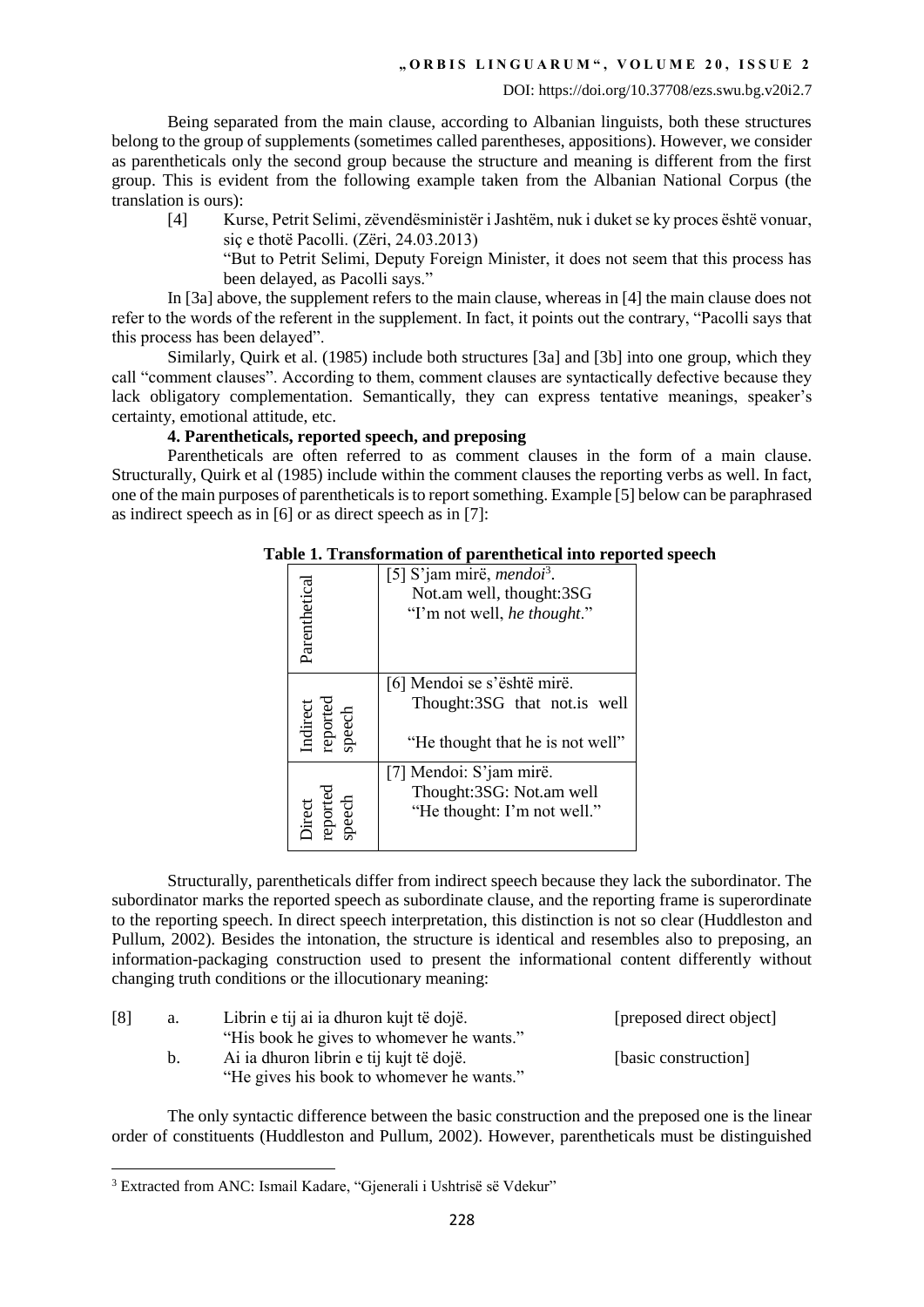### **" O R B I S L I N G U A R U M " , V O L U M E 2 0 , I S S U E 2**

### DOI: https://doi.org/10.37708/ezs.swu.bg.v20i2.7

from preposed complements because they differ both in meaning and form. The pair of examples under [9a] and [9b] illustrate the contrast between a preposed complement and its basic construction, whereas [10a] and [10b] illustrate the contrast between a parenthetical and its basic construction.

| [9a]  | [preposed complement]<br>Këtë ajo e dinte.<br>"This she knew"       |       | [9b]  | [basic construction]<br>Ajo e dinte këtë.<br>"She knew this."          |
|-------|---------------------------------------------------------------------|-------|-------|------------------------------------------------------------------------|
| [10a] | [parenthetical]<br>Shumë pak, mendoj unë.<br>"very little, I think" | $\pm$ | [10b] | [basic construction]<br>Unë mendoj shumë pak.<br>"I think very little" |

If we put the parenthetical from [10a] into context, which is the following passage extracted from "Zëri" via Albanian National Corpus, it is clear that the main clause "shumë pak" (Eng. very few/little) is not a preposed complement of "mendoj unë". In fact, it is anaphorically related to the preceding sentence, i.e. the number of Albanians.

[11] Sa i përket kësaj, shtrohet pyetja sa shqiptarë njohim në parlamente të kantoneve? Shumë pak, *mendoj unë*.

"Regarding this, the question is how many Albanians do we know in the cantonal parliaments? Very few, *I think*."

Similarly, Quirk et al (1972) propose an alternative analysis, in which the reporting frame elements are better considered a subordinate clause instead of a preposed direct object. One argument that deduces the possibility of it being a direct object is that it can be placed in the middle of the direct speech. The proposed analysis of the above-mentioned authors is that the reporting frame constitutes "a dependent comment clause". Heringa (2011) supports the idea of Raabe (1979) that appositive content represents a comment of the speaker, that is, it is always speaker-oriented. When the parenthetical is a comment of the appositive message, it cannot be transformed into direct speech<sup>4</sup>.

[12] a. The agency interviewed Chuck, a psychopath, Sheila believes, just after his release from prison.

b.  $\neq$  Sheila believes that the agency interviewed Chuck just after his release from prison.

c. Sheila believes that the agency interviewed Chuck, a psychopath, just after his release from prison.

d.  $\neq$  Sheila believes that Chuck is a confirmed psychopath and that the agency interviewed Chuck just after his release from prison.

In [12a] the speaker attributes the message that Chuck is a psychopath to Sheila, whereas in [12c] that message is attributed to the speaker. The relation between the reporting frame and the direct reported speech, on the other hand, is that of dependency. The latter functions as a dependent clause of the main clause. It is expressed through grammatical means that mark dependency: subordinators, conjunctions, and intonation (Agalliu and Demiraj, 2002). The reporting frame is not marked by period, dash, or quotes, because the conjunctions make the reported speech part of the clause. The clause ends in question mark only when the matrix clause is a question. Another construction which ends in a question mark is when the whole sentence poses a question. Although "wonder" usually takes an interrogative content clause as complement, in [13] below, when functioning as part of the parenthetical, "wonder" can take an interrogative main clause as complement. If we reverse the order of the clauses in [14], we have an incorrect sentence:

- [13] Will he tell them, *I wonder*?
- [14]  $*$ I wonder will he tell them?

This occurs because the person uttering is wondering, not inquiring. These examples prove that parentheticals are not subordinate clauses. They are not syntactically related to the main clause.

**.** 

<sup>4</sup> Examples are taken from Heringa (2011, p. 65)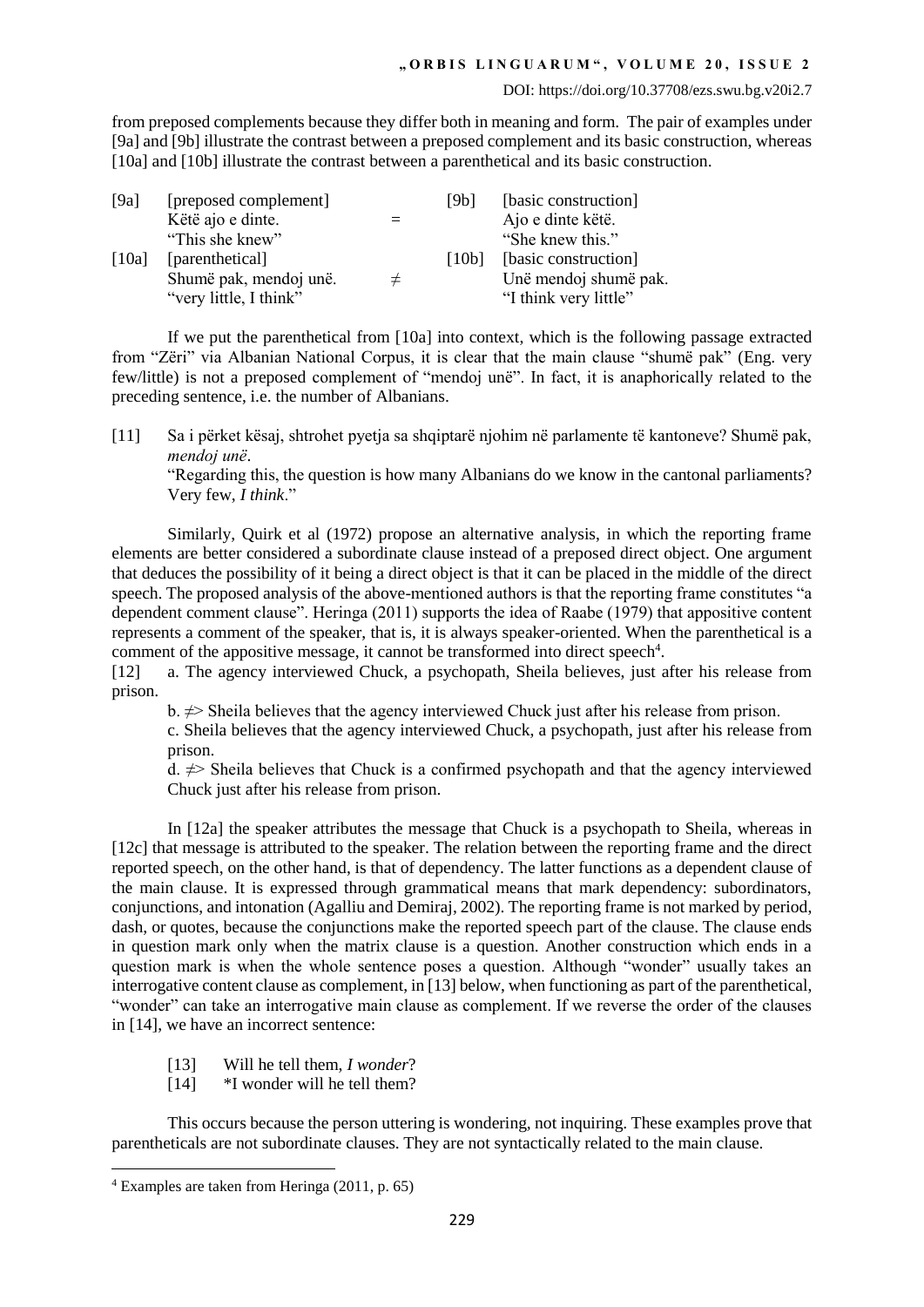Compared to the indirect reported speech, the embedded and non-embedded reported speech are not so clearly marked syntactically. Except for the punctuation, the form of the underlined reported speech is the same (Huddleston and Pullum, 2002, p. 1026):

[15] a. She replied, "I live alone." [Embedded]

b. "I live alone," she replied. [Non-embedded]

In [14a] the reporting frame is superordinate to the reporting speech. Huddleston and Pullum (2002, p. 1026) argue in favor of this by the impossibility to subordinate the non-embedded construction:

[16] a. I was taken aback when she replied, "I live alone".

b. \*I was taken aback when "I live alone," she replied.

In the embedded construction, the reporting frame does not constitute a syntactic constituent. "She" functions as subject whereas the reported speech functions as complement to the reporting verb "replied". According to them, the reported speech, although a complement, is not a content clause or any other subordinate clause for that matter, as Quirk et al points out. It is called a "direct speech complement" which usually has the form of a main clause but can also have the form of a text.

# **5. Albanian translations of English parentheticals**

Parentheticals are of special interest in translation because the internal structure of parentheticals in the study languages differ, as does their distribution. The collected data consists of more than 30,000 words, of which 53 sentences containing English declarative parentheticals are analyzed quantitatively and qualitatively when translated into Albanian. The basic internal structure of English parentheticals is [subject]+[verb]. Of all the parentheticals in our corpus, 71.70% were proper parentheticals in the source language, whereas the remaining 28.30% were inverted parentheticals<sup>5</sup> (See Table 2 below).

| Parentheticals in the source language<br>(English) |                                        | Translation of parentheticals in the target<br>language (Albanian) |        |
|----------------------------------------------------|----------------------------------------|--------------------------------------------------------------------|--------|
|                                                    | Proper parentheticals<br>(71.70%)      | Reported speech                                                    | 24.53% |
|                                                    |                                        | Inverted parenthetical                                             | 22.64% |
|                                                    |                                        | Supplementary<br>adjunct                                           | 15.09% |
|                                                    |                                        | Null-subject<br>parenthetical                                      | 5.66%  |
| English parentheticals                             |                                        | Parenthetical with<br>pronominal clitic                            | 1.89%  |
|                                                    |                                        | Non-finite clause                                                  | 1.89%  |
|                                                    | Inverted parentheticals<br>$(28.30\%)$ | Inverted<br>parentheticals                                         | 28.30% |

**Table 2. Albanian translations of English parentheticals**

Interestingly, only inverted parentheticals were translated identically in the target language. Consider the following pair of examples:

[17] He fought bravely at the Battle of the Cowshed, *said somebody*. Ai luftoi si trimat në Betejën e Stallave, *u hodh dikush*.

**.** 

None of the English proper parentheticals, on the other hand, were translated identically in the target language. In fact, around 30% of proper English parentheticals were also inverted when translated

<sup>&</sup>lt;sup>5</sup> Inverted parentheticals are parentheticals whose internal structure consist of [verb]+[subject]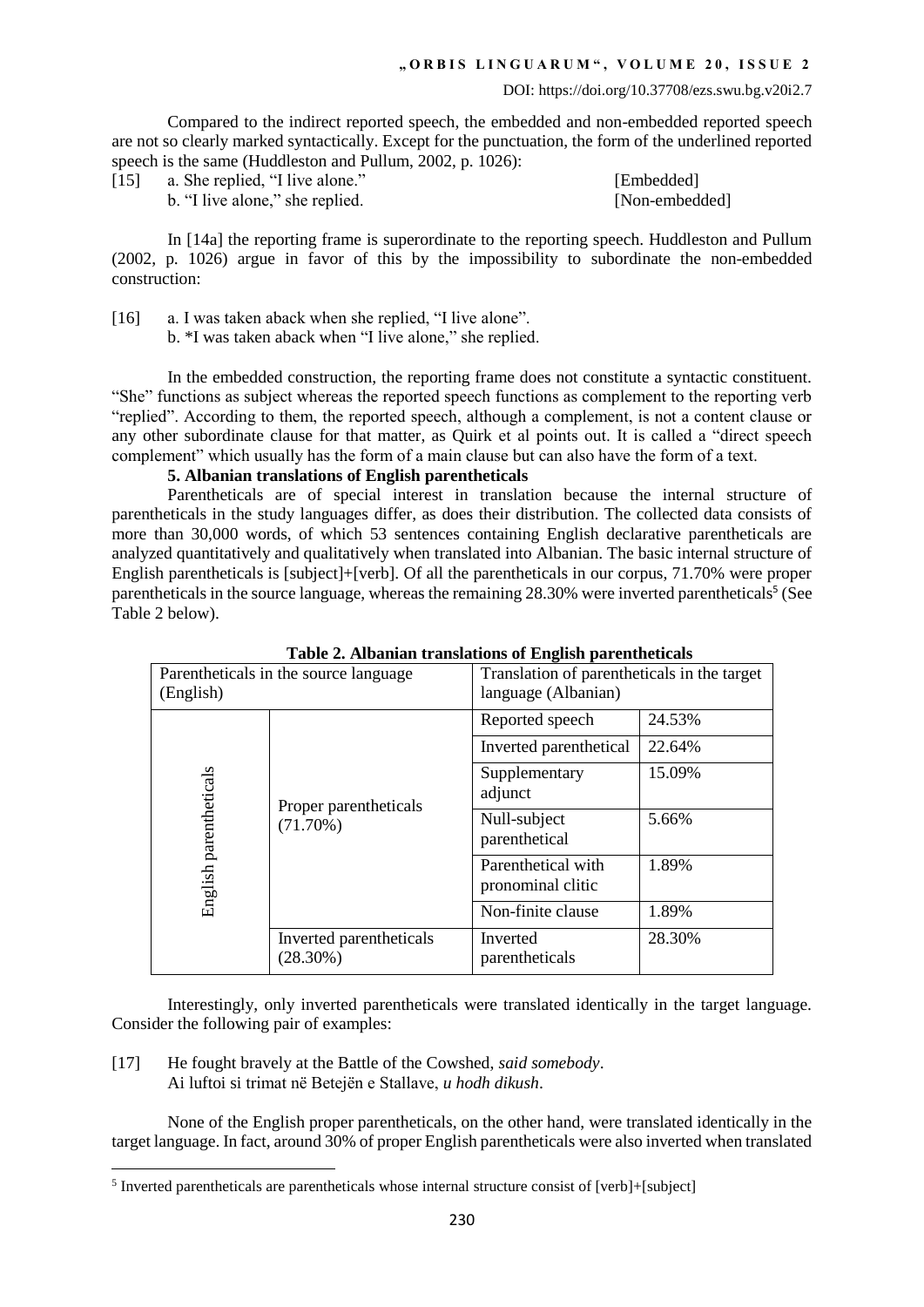## **" O R B I S L I N G U A R U M " , V O L U M E 2 0 , I S S U E 2**

#### DOI: https://doi.org/10.37708/ezs.swu.bg.v20i2.7

in Albanian. This data suggests that, unlike English, the basic parenthetical in Albanian is [verb]+[subject]. We found no instances of Albanian parentheticals of the type [subject]+[verb] in our corpus. This English structure was either translated as inverted parenthetical (cf. [18]), null-subject parenthetical (cf. [19]), parenthetical with pronominal clitic (cf. [20]), main clause in reported speech (cf. [21]), or supplementary adjunct (cf. [22]). For illustration, below is listed how the most frequent English parenthetical found in our corpus, *He said*, is translated in Albanian:

- [18] Inverted parenthetical [verb]+[subject] a. Comrades, *he said*, here is a point that must be settled. b. Shokë, *tha ai*. Këtu ka diçka që duhet ta vendosim së bashku.
- [19] Null-subject parenthetical a. He would end his remarks, *he said*, by emphasising once again the friendly feelings. b. Do ta mbyll fjalën time, *tha*, duke theksuar edhe njëherë ndjenjat e miqësisë së mirë.
- [20] Parenthetical with pronominal clitic a. Mollie, *she said*, I have something very serious to say to you. b. Moli, *i tha*, kam diçka tepër të rëndësishme për të biseduar me ty.
- [21] Reported speech a. In a moment, *he said*, he would ask the present company to drink a toast. b. Ai tha se do t'i kërkonte të pranishmëve të ngrinin një dolli.
- [21] Supplementary adjunct
	- a. He had, *he said*, been present during Boxer's last hours.
	- b. Siç tha, ai kishte qenë vetë i pranishëm në çastet e fundit të Bokserit.

Albanian, being a null-subject language, does not need the beginning of the clause to be filled by the subject. As seen from the corpus examples, in 40% of the cases, English parentheticals are translated using other types of supplements or are even integrated into the main clause, that is, they are used in their non-parenthetical use. Between supplementation and integration, the former construction is preferred, whereas the most preferred structure to substitute parentheticals with is reported speech. This is not a surprise given that English parentheticals, as Dehe (2007, p. 1) points out, "often convey the attitude of the speaker towards the content of the utterance, and/or the degree of speaker endorsement". This attitude of the speaker can easily be expressed using the reported speech. However, as our theoretical analysis proves, the syntactic structure of these incomplete main clauses in their parenthetical and non-parenthetical use differs significantly. Although the translator has chosen to express the speaker's attitude and endorsement via non-parenthetical constructions, this choice was not always a stylistic one. In some cases, if the structure of the parenthetical had not changed, the sentence in Albanian would have been ungrammatical. In [22], for example, retaining the original structure would lead to ungrammaticality because, as mentioned earlier, Albanian does not allow parentheticals to be positioned between the auxiliary verb and the rest of the predicate:

[23] \*Ai kishte, *ai tha*, qenë vetë i pranishëm në çastet e fundit të Bokserit." "He had, *he said*, been present during Boxer's last hours."

Our corpus suggests that other structures are preferred to parentheticals especially when the same referent of the matrix clause is subject of the parenthetical in the source language. In such cases the matrix clause is either transformed into direct speech as in [24] or imbedded and used as a reporting frame in the matrix clause as in [25].

- [24] He did not believe, *he said*, that any of the old suspicions still lingered. "Nuk besoj", *tha ai*, "se ende mund të vazhdojnë dyshimet e dikurshme".
- [25] He too, *he said*, was happy that the period of misunderstanding was at an end. Tha se ishte i lumtur që periudhës së keqkuptimeve i kishte ardhur fundi.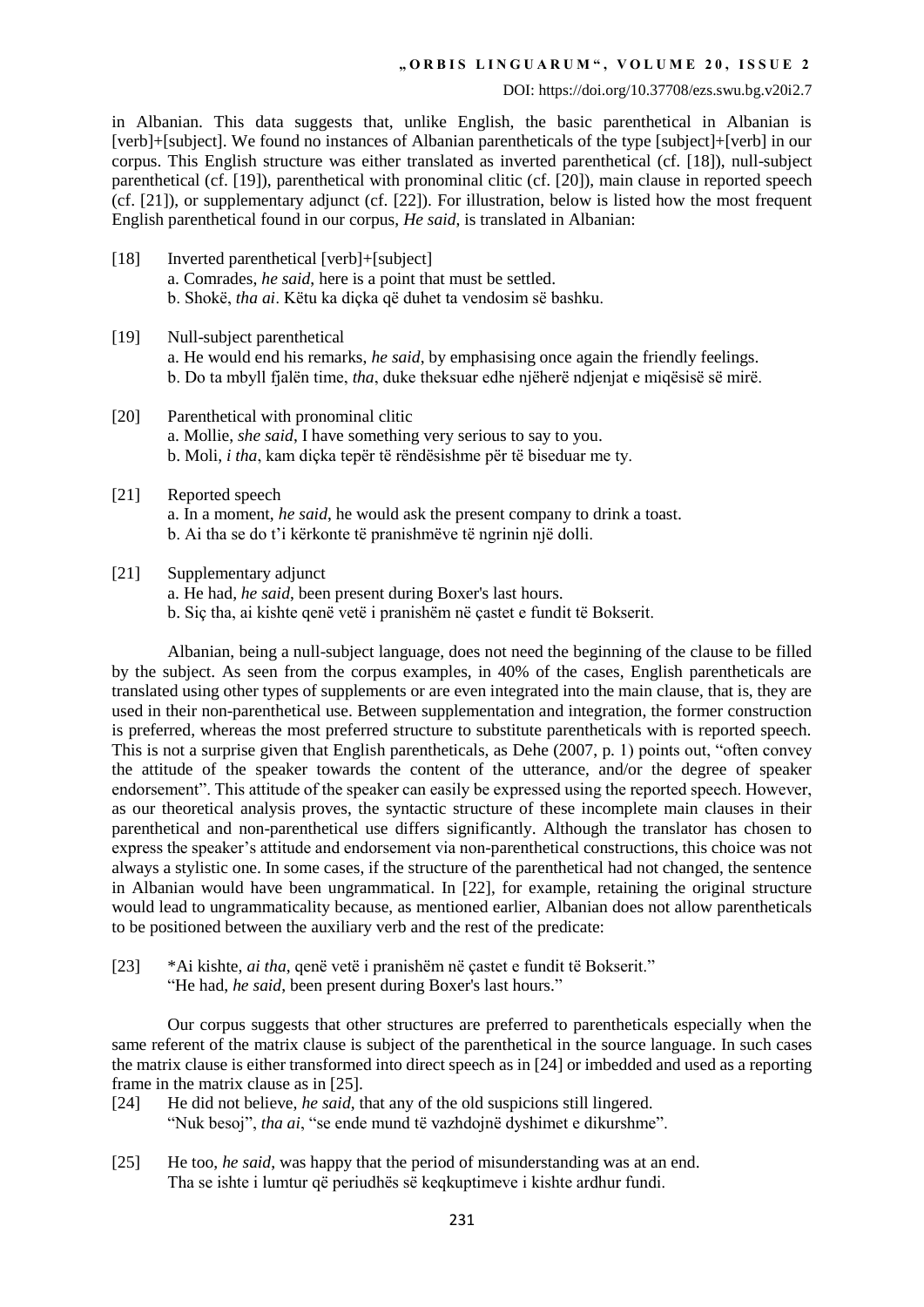## **5.1. Position of parentheticals in English and Albanian**

With regard to the position, parentheticals can either interrupt the anchor or follow it. The first is known as interpolation, the second as appendage. Based on our data, Albanian parentheticals are typically found: after a clause (cf. [26] between coordination of clauses (cf. [27]), and between a verb and its complement (cf. [28]):

- [26] After a clause Ndoshta e kanë vra apo helmue, *mendoi<sup>6</sup>* . "Maybe he was killed or poisoned, *he thought*."
- [27] Between coordination of clauses Asnjë përfitim afatgjatë, mendoj, dhe sigurisht asnjë nder.<sup>7</sup> "No long-term benefit, I think, and certainly no favor.
- [28] Between a verb and its complement Kadareja ka bërë, mendoja, xhestin më të guximshëm, gati një çmenduri.<sup>8</sup> "Kadare has made, I thought, the boldest gesture, almost a madness."

With regard to the position, both English and Albanian prefer interpolation (84.90% and 58.06%, respectively) rather than appendage (15.10% and 41.94%, respectively). Table 3 below illustrates the position of English and Albanian parentheticals in our corpus. The number of Albanian parentheticals (31 in total) is lower than English (53 in total) because the remaining 22 occurrences of English parentheticals were not translated as parentheticals at all in Albanian; therefore, they are not included herein.

| Study language | No. of interpolations<br>and appendages | $\%$  | Total          |
|----------------|-----------------------------------------|-------|----------------|
| English        | 45 interpolations                       | 84.90 | 53 English     |
|                | 8 appendages                            | 15.10 | parentheticals |
| Albanian       | 18 interpolations                       | 58.06 | 31 Albanian    |
|                | 13 appendages                           | 41.94 | parentheticals |

**Table 3. Position of English and Albanian parentheticals**

One pattern that kept repeating when analyzing the position of English parentheticals in our corpus was that in 20% of cases the translator chose to change the original position of English parenthetical from interpolation (middle of the clause) to appendage (end of the clause). This happened when the parenthetical was followed by a main clause (cf. [29]). The only time when the original position of interpolation was retained was when the parenthetical was followed by a subordinate clause, in which case starting a new sentence after the parenthetical would be ungrammatical (cf. [30]).

- [29] Comrade, *said Snowball*, those ribbons that you are so devoted to are the badge of slavery. Shoqe, *tha Snoubolli*. Këto kordele që ti i ke kaq për zemër janë simbol i skllavërisë.
- [30] Now, comrades, *cried Snowball*, throwing down the paint-brush, to the hay field! Dhe tani, shokë, *tha Snoubolli* duke e flakur tutje furçën e bojës, Drejt livadhit!

**<sup>.</sup>** <sup>6</sup> Example taken from ANC: Ibrahim Berisha, "Gruaja e vetmisë", 1998.

<sup>7</sup> Example taken from ANC: Ilir Ikonomi, Faik Konica. Jeta në Uashington, 2011.

<sup>8</sup> Example taken from ANC: Maks Velo, Kohë antishenjë, 1990–1999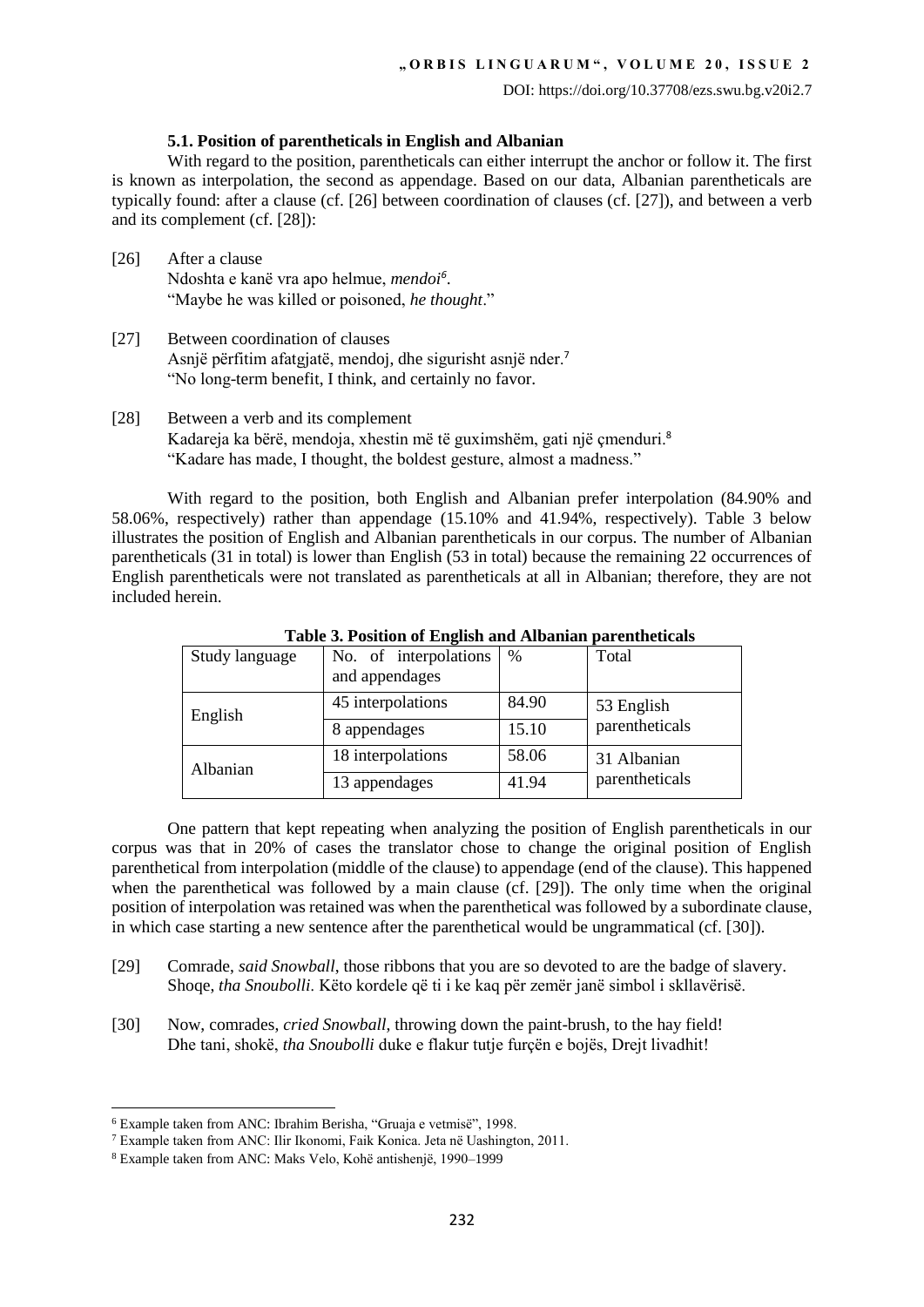## **5.2. Voice of parentheticals in English and Albanian**

In English, parentheticals were found both in active and passive voice, although the active was significantly more frequent (92.45%). There were no passive parentheticals in Albanian. All passive parentheticals of the source language were translated as passive reported speech (cf. [31]).

[31] Every night, *it was said*, he came creeping in under cover of darkness and performed all kinds of mischief.

Thuhej se ai vinte çdo natë, nën perden e errësirës dhe kryente lloj-lloj aktesh sabotimi.

# **6. Conclusions**

Parentheticals constitute a special group of supplements, which structurally resemble to main clauses in that they have a subject and a predicate of their own but their structure is incomplete due to the lack of verb complements. Parentheticals differ from both indirect speech and preposing. Both these differences, as the study suggests, concern the fact that parentheticals are not syntactically related to the main clause.

This article proves that despite the similar characteristics, there are differences in the internal structure of these constructions in the study languages, which are then reflected in translation. These differences occur due to the different grammatical structures that English and Albanian have. English, being a language with stricter word order expresses parentheticals using the same structure of [subject]+[verb]. Albanian, on the other hand, can form parentheticals using different structures, such as: (1) inverted parentheticals, (2) null-subject parentheticals (where the verb ending carries the grammatical properties of number and person), and (3) parentheticals with pronominal clitic, although based on the corpus data the latter type is less frequent.

In spite of the range of Albanian parentheticals, almost half of the English parentheticals are translated using other types of supplements or are even integrated into the main clause. In order to convey the meaning of English parentheticals, one of the following structures is preferred: reported speech, supplementary adjuncts, and non-finite clauses.

When it comes to position, interpolation is the preferred position in both English and Albanian. The distribution, however, differs significantly. Albanian uses parentheticals as appendages almost three times more than English does.

This paper gives an insight on the structure and function of parentheticals in the study languages by discussing the identities, similarities, and differences thereof. However, since this paper describes only parentheticals translated from English into Albanian, it should be taken into account the impact that English as a source language could have had in the target language.

# REFERENCES:

| Agalliu, F., Demiraj,<br>Sh.<br>(2002) | Gramatika e gjuhës shqipe 2: Sintaksa. // Tirana: Academia's publishing<br>house. ISBN 9789992776179                                                                                   |
|----------------------------------------|----------------------------------------------------------------------------------------------------------------------------------------------------------------------------------------|
| Beci, B. (2010)                        | Gramatika e gjuhës shqipe për të gjithë. // Tirana: EDFA. ISBN 99927-867-<br>7-9                                                                                                       |
| Burton-Roberts, N. (2005)              | Parentheticals. $//$ <i>Encyclopedia of Language &amp; Linguistics</i> . 2nd Edition.<br>Elsevier. ISBN 9780080448541.                                                                 |
| Dehe, N - Kavalova, Y.<br>(2007)       | Parentheticals: An introduction. // Linguistik Aktuell, 106,1-24. Amsterdam:<br>Benjamins. ISBN 9789027233707                                                                          |
| Delorme, E. – Dougherty, R.<br>(1972)  | Appositive NP Constructions: We, the Men; We Men; I, a Man; Etc. //<br>Foundations of Language, 8(1), 2-29. New York: Springer. ISSN 0015900X                                          |
| <b>Emonds, J. (1979)</b>               | Appositive relatives have no properties. // Linguistic Inquiry, 10(2), 211-243.<br>ISSN 00243892                                                                                       |
| <b>Haegeman, L.</b> (1988)             | Parenthetical adverbials: The radical orphanage approach. // Aspects of<br>Modern Linguistics: Papers presented to Masatomo Ukaji on his 60th<br>birthday. 232-254. Tokyo: Kaitakushi. |
| <b>Heringa</b> , <b>H.</b> (2011)      | Appositional Constructions. // Netherlands: LOT. ISBN 978-94-6093-075-1                                                                                                                |
| Huddleston, R., Pullum, G.             | The Cambridge grammar of the English language. // Cambridge: Cambridge                                                                                                                 |
| K. (2002)                              | University Press. ISBN 0521 431468                                                                                                                                                     |
| <b>McCawley, J. D. (1982).</b>         | Parentheticals and discontinuous constituent structure. // Linguistic Inquiry,<br>13(1), 91-106. ISSN 00243892                                                                         |